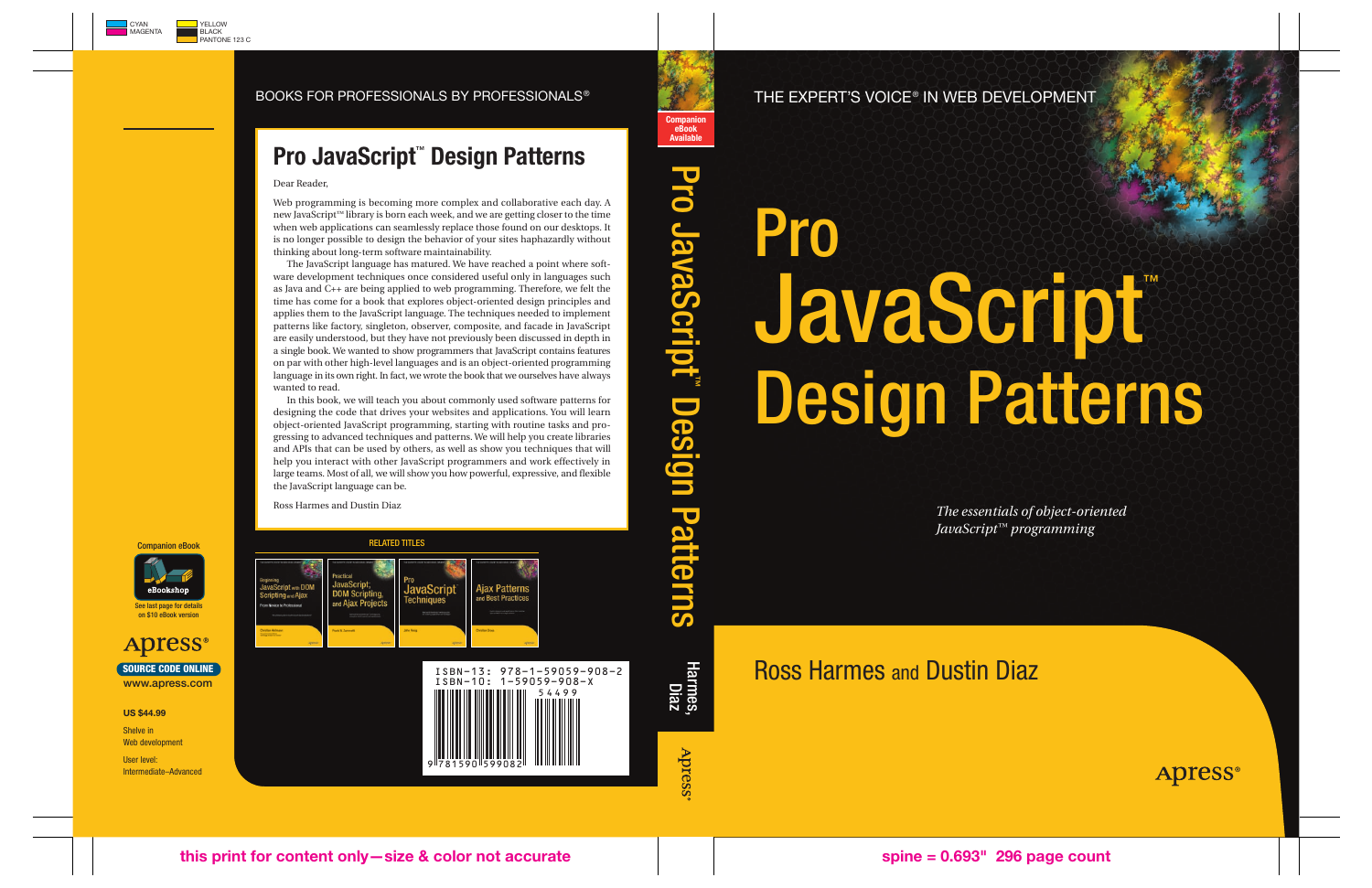#### **Pro JavaScript™ Design Patterns**

#### **Copyright © 2008 by Ross Harmes and Dustin Diaz**

All rights reserved. No part of this work may be reproduced or transmitted in any form or by any means, electronic or mechanical, including photocopying, recording, or by any information storage or retrieval system, without the prior written permission of the copyright owner and the publisher.

ISBN-13 (pbk): 978-1-59059-908-2

ISBN-10 (pbk): 1-59059-908-X

ISBN-13 (electronic): 978-1-4302-0495-4

ISBN-10 (electronic): 1-4302-0495-8

Printed and bound in the United States of America 9 8 7 6 5 4 3 2 1

Trademarked names may appear in this book. Rather than use a trademark symbol with every occurrence of a trademarked name, we use the names only in an editorial fashion and to the benefit of the trademark owner, with no intention of infringement of the trademark.

Java and all Java-based marks are trademarks or registered trademarks of Sun Microsystems Inc. in the United States and other countries. Apress Inc. is not affiliated with Sun Microsystems Inc., and this book was written without endorsement from Sun Microsystems Inc.

Lead Editors: Chris Mills, Tom Welsh

Technical Reviewer: Simon Willison

Editorial Board: Steve Anglin, Ewan Buckingham, Tony Campbell, Gary Cornell, Jonathan Gennick, Jason Gilmore, Kevin Goff, Jonathan Hassell, Matthew Moodie, Joseph Ottinger, Jeffrey Pepper, Ben Renow-Clarke, Dominic Shakeshaft, Matt Wade, Tom Welsh

Project Manager: Richard Dal Porto Copy Editor: Jennifer Whipple Associate Production Director: Kari Brooks-Copony Production Editor: Kelly Winquist Compositor and Artist: Kinetic Publishing Services, LLC Proofreader: Dan Shaw Indexer: Julie Grady Cover Designer: Kurt Krames Manufacturing Director: Tom Debolski

Distributed to the book trade worldwide by Springer-Verlag New York, Inc., 233 Spring Street, 6th Floor, New York, NY 10013. Phone 1-800-SPRINGER, fax 201-348-4505, e-mail orders-[ny@springer-sbm.com](mailto:ny@springer-sbm.com), or visit <http://www.springeronline.com>.

For information on translations, please contact Apress directly at 2855 Telegraph Avenue, Suite 600, Berkeley, CA 94705. Phone 510-549-5930, fax 510-549-5939, e-mail [info@apress.com](mailto:info@apress.com), or visit <http://www.apress.com>.

The information in this book is distributed on an "as is" basis, without warranty. Although every precaution has been taken in the preparation of this work, neither the author(s) nor Apress shall have any liability to any person or entity with respect to any loss or damage caused or alleged to be caused directly or indirectly by the information contained in this work.

The source code for this book is available to readers at <http://www.apress.com>.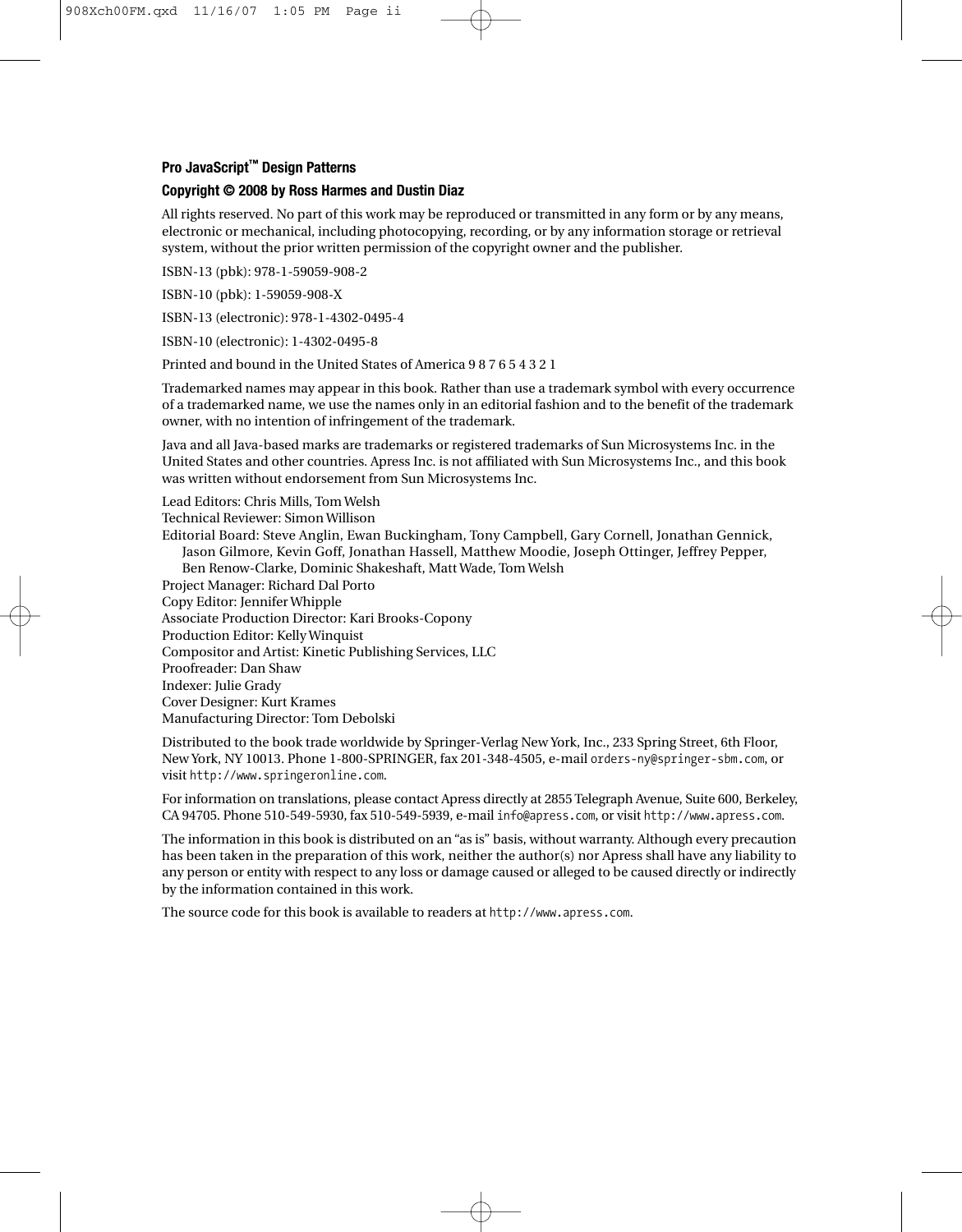# <span id="page-2-0"></span>**Contents**

# PART 1 **■ ■ ■ Object-Oriented JavaScript**

| <b>CHAPTER 1</b> |                                                           |
|------------------|-----------------------------------------------------------|
|                  |                                                           |
|                  |                                                           |
|                  |                                                           |
|                  |                                                           |
|                  |                                                           |
|                  |                                                           |
|                  |                                                           |
| <b>CHAPTER 2</b> |                                                           |
|                  |                                                           |
|                  |                                                           |
|                  |                                                           |
|                  | How Other Object-Oriented Languages Handle Interfaces. 12 |
|                  |                                                           |
|                  |                                                           |
|                  |                                                           |
|                  |                                                           |
|                  |                                                           |
|                  |                                                           |
|                  |                                                           |
|                  |                                                           |
|                  |                                                           |
|                  |                                                           |
|                  |                                                           |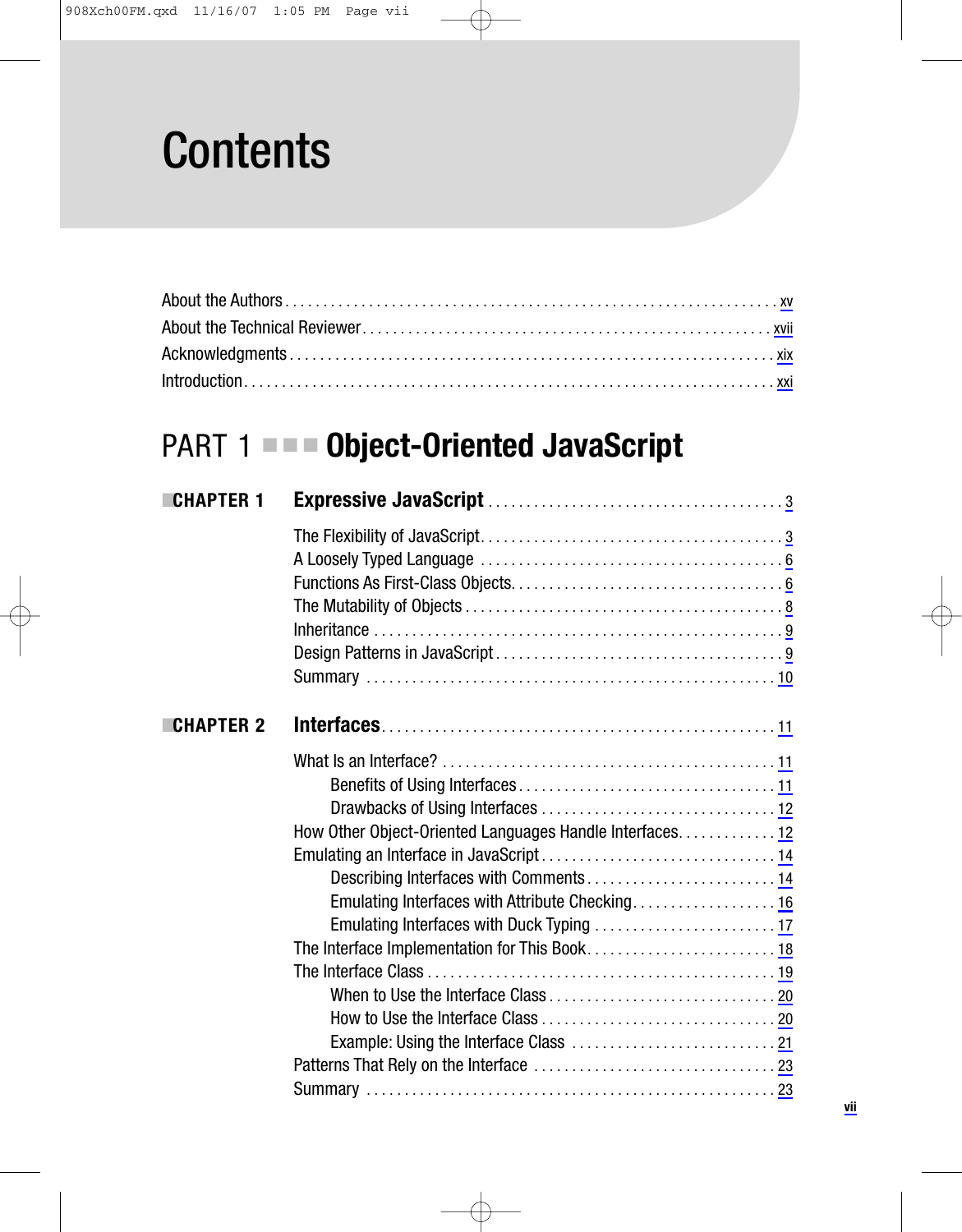<span id="page-3-0"></span>

| <b>CHAPTER 3</b> | <b>Encapsulation and Information Hiding 25</b>           |
|------------------|----------------------------------------------------------|
|                  |                                                          |
|                  |                                                          |
|                  |                                                          |
|                  |                                                          |
|                  |                                                          |
|                  |                                                          |
|                  |                                                          |
|                  |                                                          |
|                  |                                                          |
|                  |                                                          |
|                  |                                                          |
|                  |                                                          |
|                  |                                                          |
|                  |                                                          |
|                  |                                                          |
| <b>CHAPTER 4</b> |                                                          |
|                  |                                                          |
|                  |                                                          |
|                  |                                                          |
|                  |                                                          |
|                  |                                                          |
|                  | Asymmetrical Reading and Writing of Inherited Members 46 |
|                  |                                                          |
|                  |                                                          |
|                  |                                                          |
|                  |                                                          |
|                  |                                                          |
|                  |                                                          |
|                  |                                                          |
|                  |                                                          |
|                  |                                                          |
|                  |                                                          |
| <b>CHAPTER 5</b> |                                                          |
|                  |                                                          |
|                  |                                                          |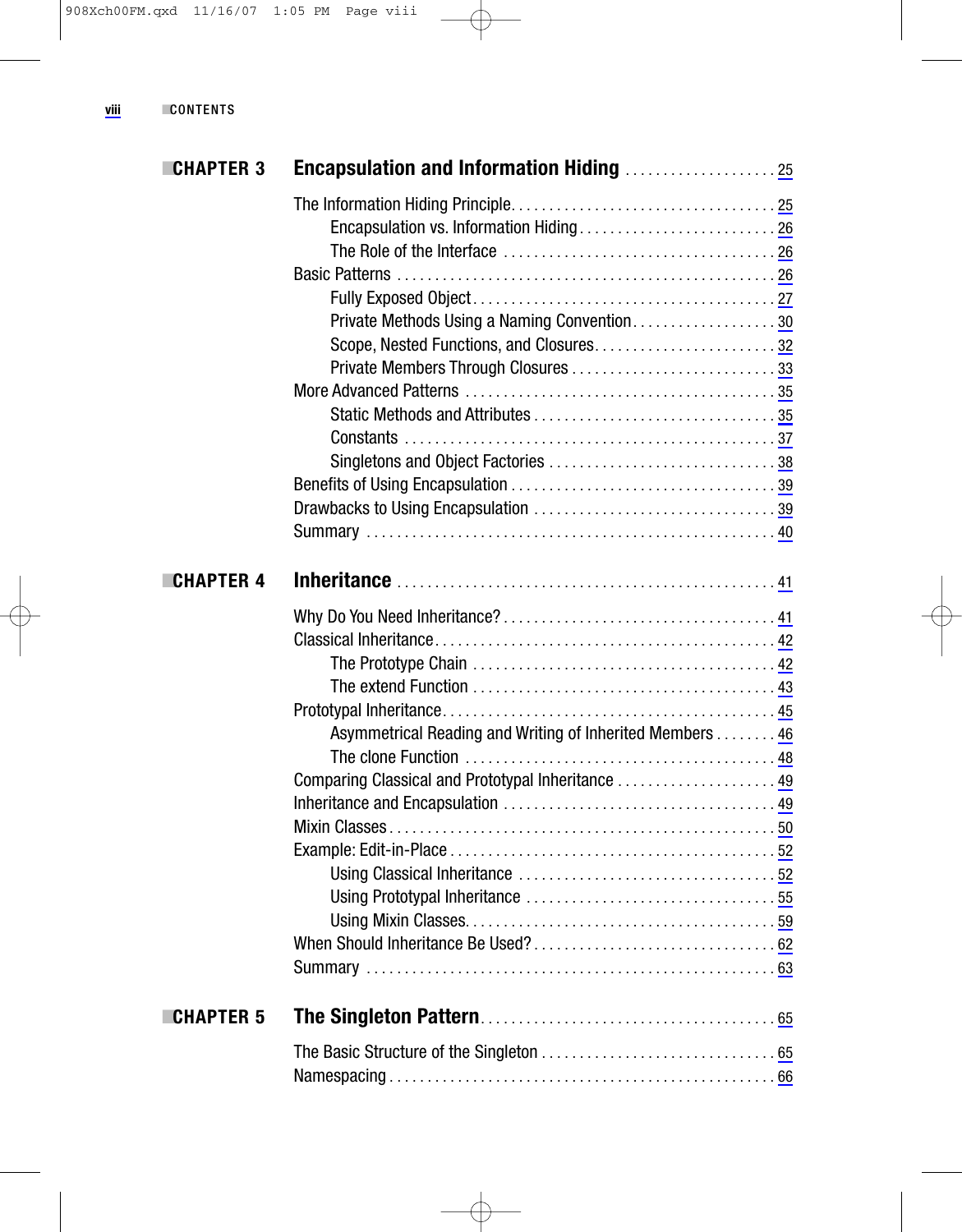<span id="page-4-0"></span>

|                  | When Should the Singleton Pattern Be Used?  81            |  |
|------------------|-----------------------------------------------------------|--|
|                  |                                                           |  |
|                  |                                                           |  |
|                  |                                                           |  |
| <b>CHAPTER 6</b> |                                                           |  |
|                  |                                                           |  |
|                  |                                                           |  |
|                  | Using Callbacks to Retrieve Data from Chained Methods  89 |  |
|                  |                                                           |  |
|                  |                                                           |  |

# PART 2 ■ ■ ■ **Design Patterns**

| Abstracting Many Small Objects into One Large Object 99 |  |
|---------------------------------------------------------|--|
|                                                         |  |
|                                                         |  |
|                                                         |  |
|                                                         |  |
|                                                         |  |
|                                                         |  |
|                                                         |  |
|                                                         |  |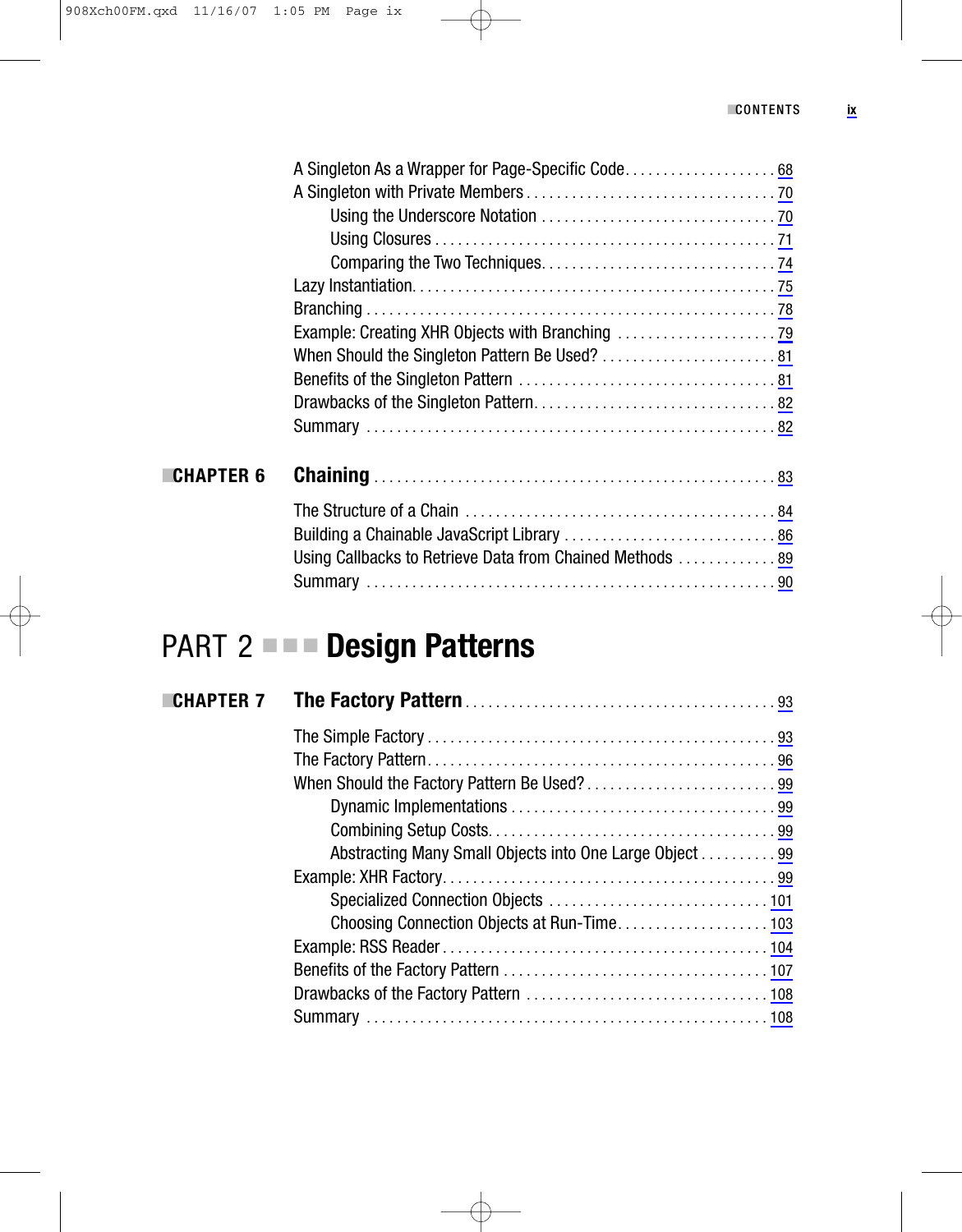<span id="page-5-0"></span>

| <b>CHAPTER 8</b>  |                                                            |  |
|-------------------|------------------------------------------------------------|--|
|                   |                                                            |  |
|                   |                                                            |  |
|                   |                                                            |  |
|                   |                                                            |  |
|                   |                                                            |  |
|                   |                                                            |  |
|                   |                                                            |  |
|                   |                                                            |  |
|                   |                                                            |  |
|                   |                                                            |  |
|                   |                                                            |  |
|                   |                                                            |  |
|                   |                                                            |  |
| <b>CHAPTER 9</b>  |                                                            |  |
|                   |                                                            |  |
|                   |                                                            |  |
|                   |                                                            |  |
|                   |                                                            |  |
|                   |                                                            |  |
|                   |                                                            |  |
|                   |                                                            |  |
|                   |                                                            |  |
|                   |                                                            |  |
|                   |                                                            |  |
|                   |                                                            |  |
| <b>CHAPTER 10</b> |                                                            |  |
|                   | Some Facade Functions You Probably Already Know About. 141 |  |
|                   |                                                            |  |
|                   |                                                            |  |
|                   |                                                            |  |
|                   |                                                            |  |
|                   |                                                            |  |
|                   | When Should the Facade Pattern Be Used?  148               |  |
|                   |                                                            |  |
|                   |                                                            |  |
|                   |                                                            |  |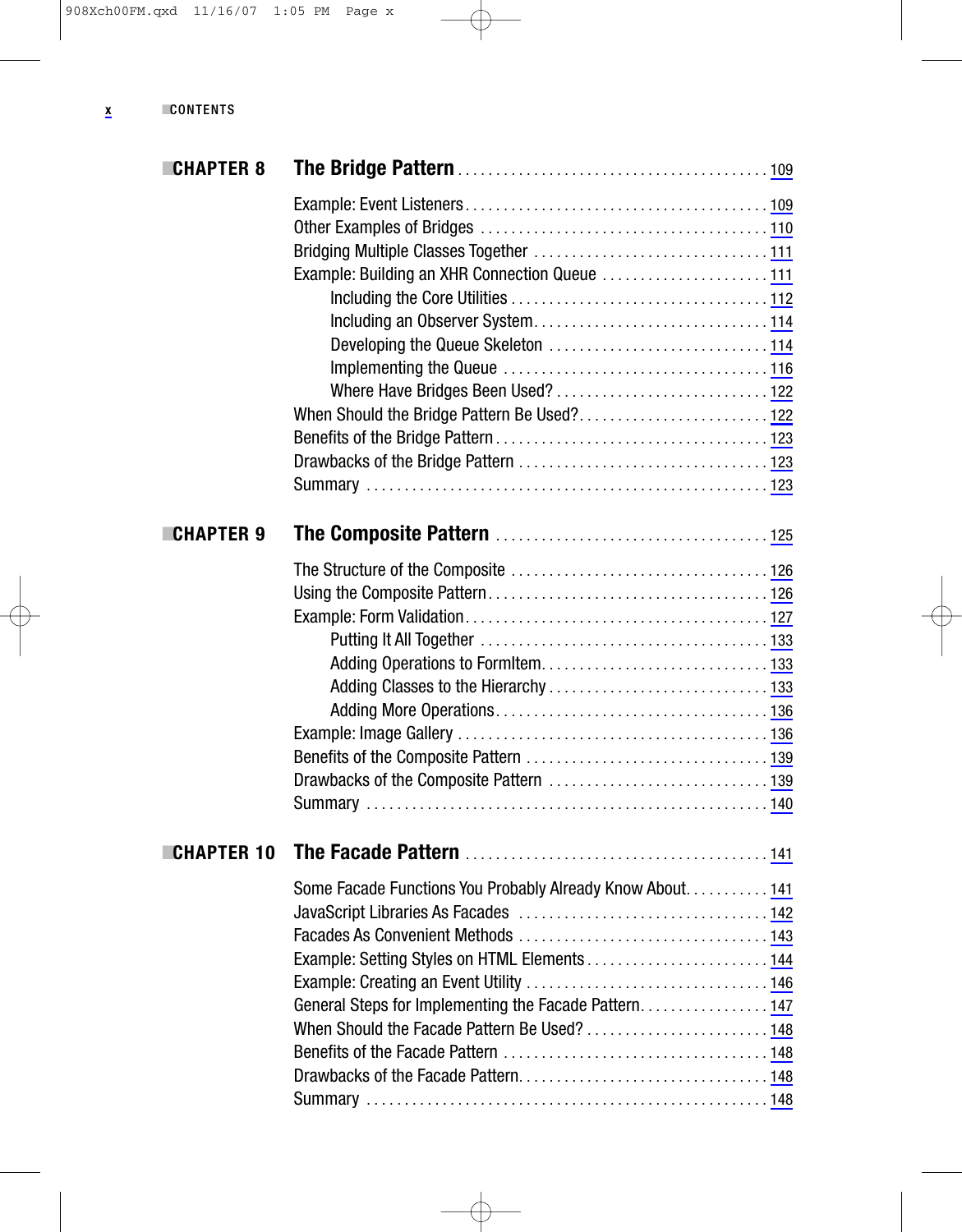<span id="page-6-0"></span>

| <b>CHAPTER 11</b> |                                                         |  |
|-------------------|---------------------------------------------------------|--|
|                   |                                                         |  |
|                   |                                                         |  |
|                   |                                                         |  |
|                   |                                                         |  |
|                   |                                                         |  |
|                   |                                                         |  |
|                   |                                                         |  |
|                   |                                                         |  |
|                   |                                                         |  |
|                   |                                                         |  |
| <b>CHAPTER 12</b> |                                                         |  |
|                   |                                                         |  |
|                   | The Role of the Interface in the Decorator Pattern 163  |  |
|                   | The Decorator Pattern vs. the Composite Pattern  163    |  |
|                   | In What Ways Can a Decorator Modify Its Component?  164 |  |
|                   |                                                         |  |
|                   |                                                         |  |
|                   |                                                         |  |
|                   |                                                         |  |
|                   |                                                         |  |
|                   |                                                         |  |
|                   |                                                         |  |
|                   |                                                         |  |
|                   |                                                         |  |
|                   |                                                         |  |
|                   |                                                         |  |
| <b>CHAPTER 13</b> |                                                         |  |
|                   |                                                         |  |
|                   |                                                         |  |
|                   |                                                         |  |
|                   |                                                         |  |
|                   |                                                         |  |
|                   |                                                         |  |
|                   |                                                         |  |
|                   | Converting the Day Objects to Flyweights 185            |  |
|                   |                                                         |  |
|                   |                                                         |  |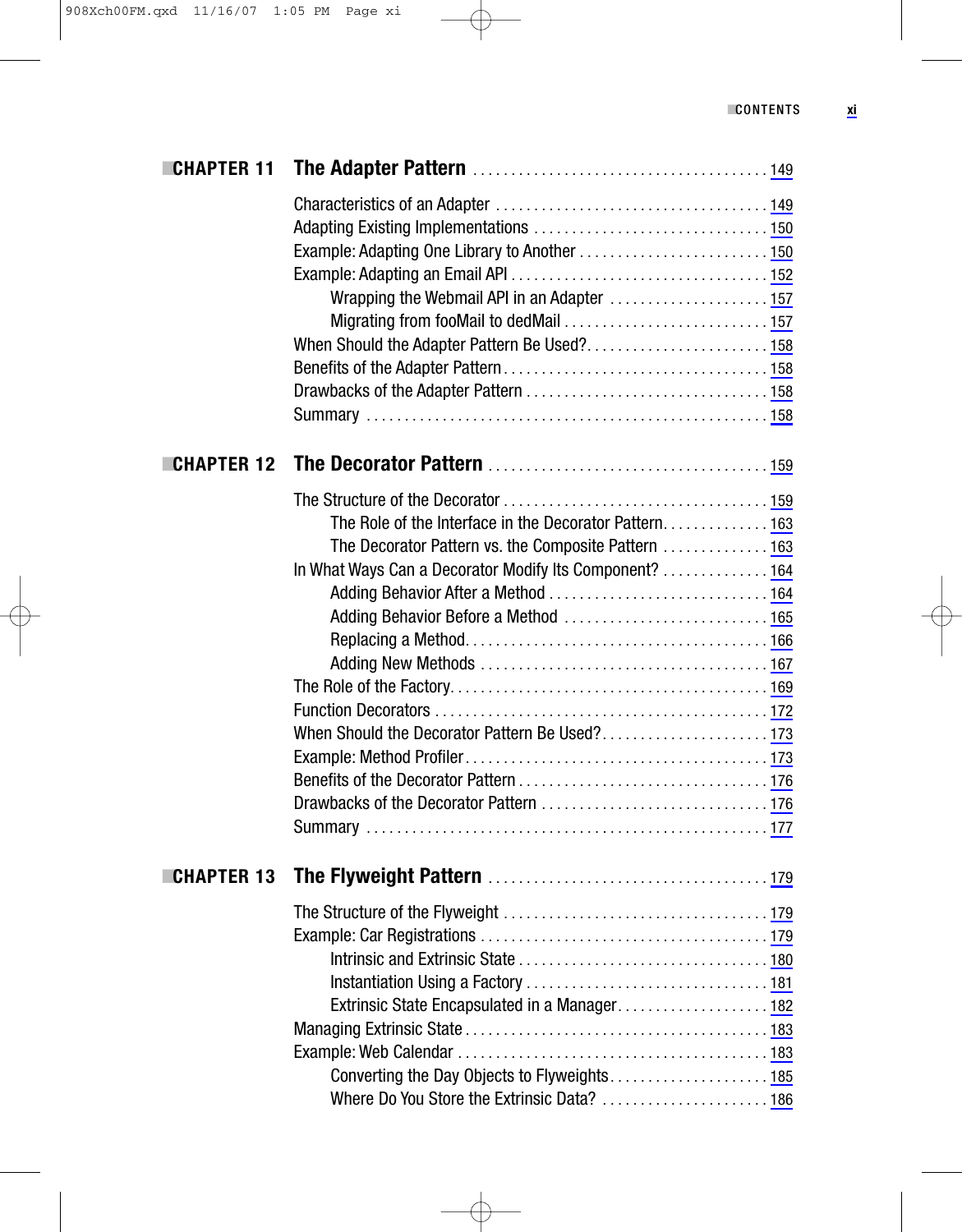<span id="page-7-0"></span>

|                   | General Steps for Implementing the Flyweight Pattern  193   |  |
|-------------------|-------------------------------------------------------------|--|
|                   |                                                             |  |
|                   |                                                             |  |
|                   |                                                             |  |
|                   |                                                             |  |
| <b>CHAPTER 14</b> |                                                             |  |
|                   |                                                             |  |
|                   | How Does the Proxy Control Access to Its Real Subject?  197 |  |
|                   | Virtual Proxy, Remote Proxy, and Protection Proxy 200       |  |
|                   | The Proxy Pattern vs. the Decorator Pattern 201             |  |
|                   |                                                             |  |
|                   |                                                             |  |
|                   |                                                             |  |
|                   |                                                             |  |
|                   |                                                             |  |
|                   |                                                             |  |
|                   |                                                             |  |
|                   |                                                             |  |
| <b>CHAPTER 15</b> |                                                             |  |
|                   |                                                             |  |
|                   |                                                             |  |
|                   |                                                             |  |
|                   |                                                             |  |
|                   |                                                             |  |
|                   |                                                             |  |
|                   |                                                             |  |
|                   |                                                             |  |
|                   |                                                             |  |
|                   |                                                             |  |
|                   |                                                             |  |
|                   |                                                             |  |
|                   |                                                             |  |
|                   |                                                             |  |
|                   |                                                             |  |
|                   |                                                             |  |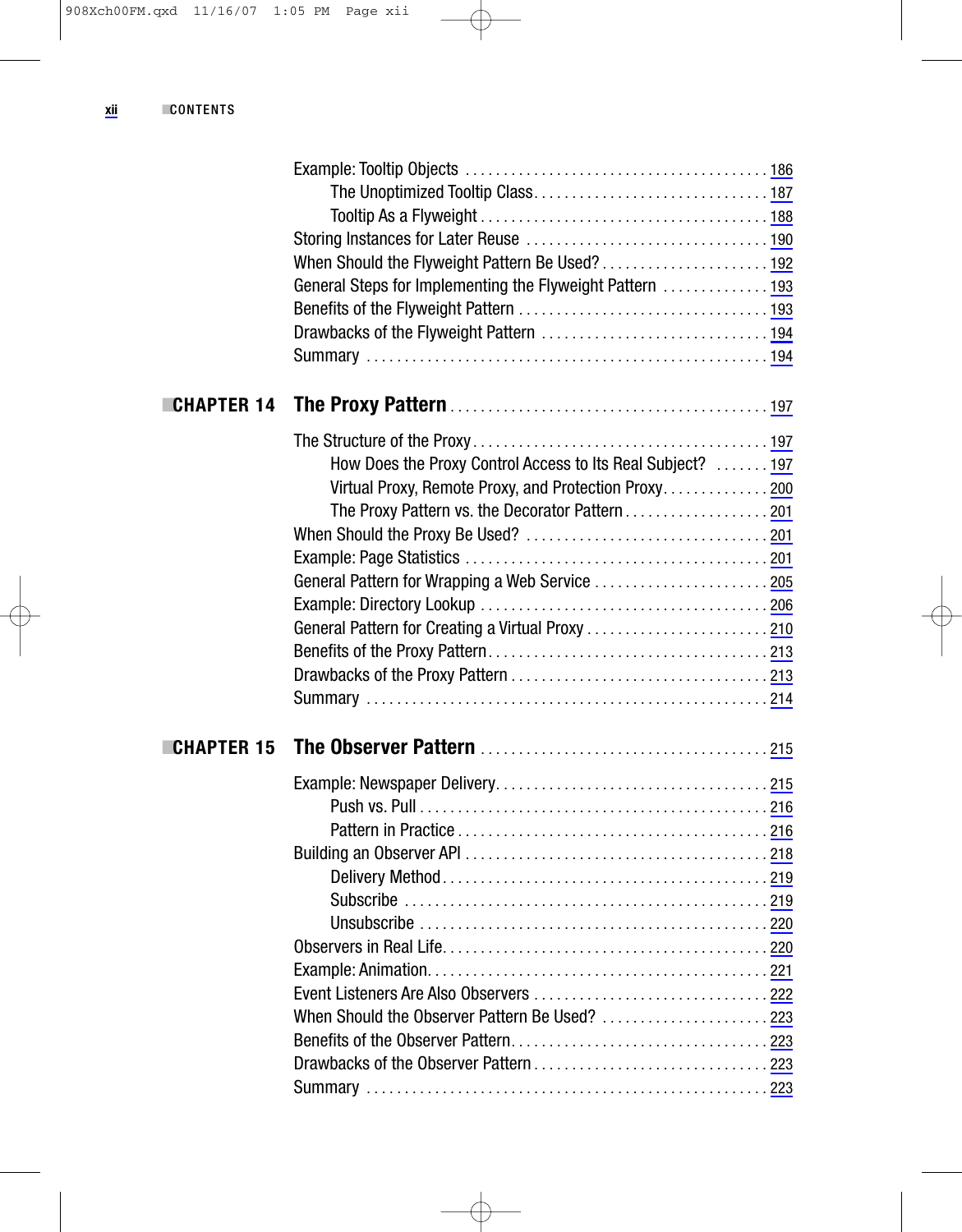| <b>CHAPTER 16</b> |                                                                     |  |
|-------------------|---------------------------------------------------------------------|--|
|                   |                                                                     |  |
|                   |                                                                     |  |
|                   |                                                                     |  |
|                   | Using Interfaces with the Command Pattern 228                       |  |
|                   |                                                                     |  |
|                   |                                                                     |  |
|                   |                                                                     |  |
|                   |                                                                     |  |
|                   |                                                                     |  |
|                   |                                                                     |  |
|                   |                                                                     |  |
|                   | Implementing Undo with Nonreversible Actions By Logging             |  |
|                   |                                                                     |  |
|                   | Logging Commands for Crash Recovery  242                            |  |
|                   |                                                                     |  |
|                   |                                                                     |  |
|                   |                                                                     |  |
|                   |                                                                     |  |
| <b>CHAPTER 17</b> | <b>The Chain of Responsibility Pattern 245</b>                      |  |
|                   |                                                                     |  |
|                   | The Structure of the Chain of Responsibility245                     |  |
|                   |                                                                     |  |
|                   | Implementing a Chain of Responsibility in an Existing Hierarchy 254 |  |
|                   |                                                                     |  |
|                   | When Should the Chain of Responsibility Pattern Be Used?  255       |  |
|                   | Using the Chain of Responsibility to Make Composites                |  |
|                   |                                                                     |  |
|                   |                                                                     |  |
|                   | Benefits of the Chain of Responsibility Pattern  261                |  |
|                   | Drawbacks of the Chain of Responsibility Pattern 262                |  |
|                   |                                                                     |  |
|                   |                                                                     |  |
|                   |                                                                     |  |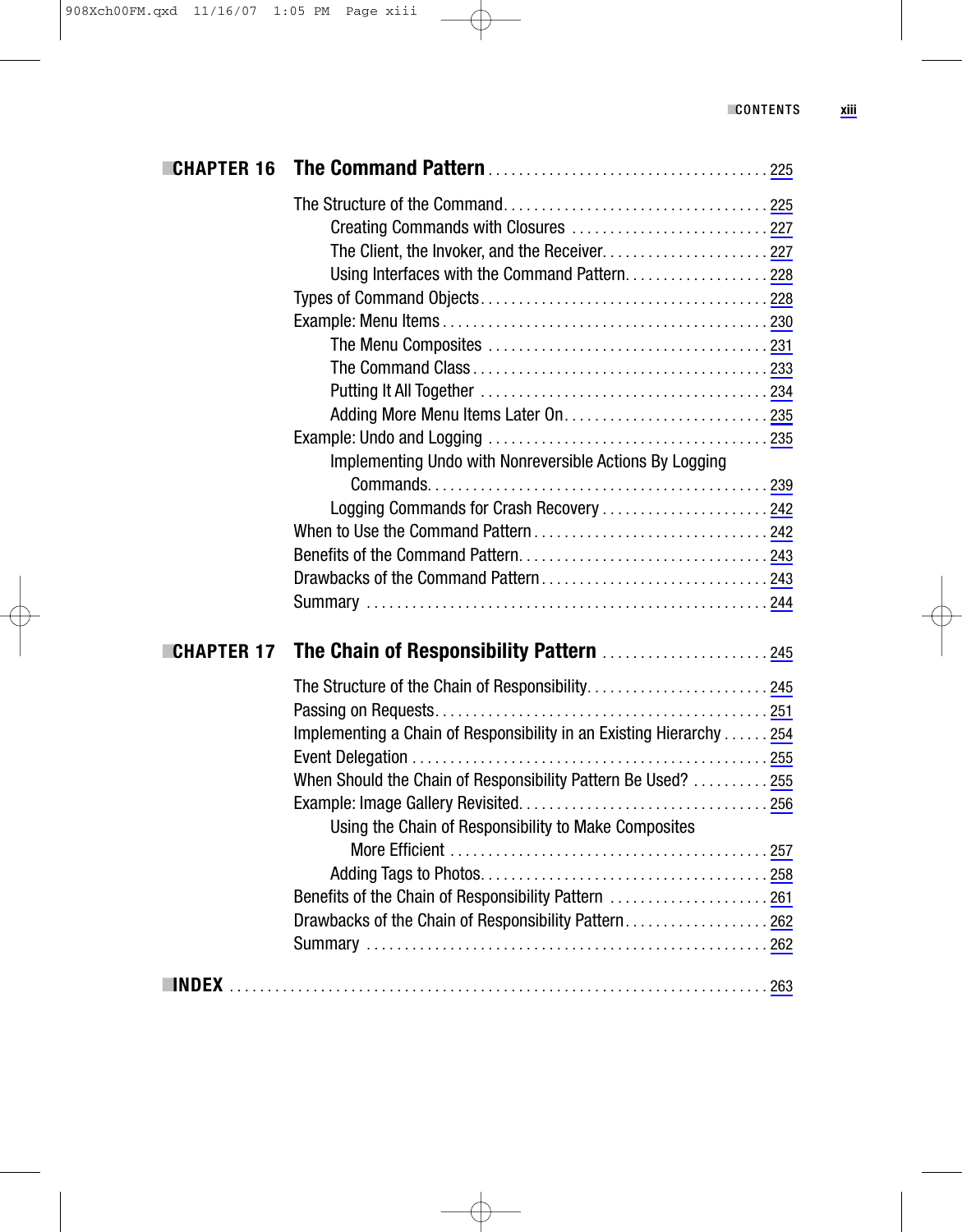# About the Authors



**ROSS HARMES** is a front-end engineer for Yahoo! in Sunnyvale, California. Educated as an electrical and computer engineer, Ross quickly put down the soldering iron and oscilloscope and focused on the software aspect of his degree. After discovering that debugging memory leaks is not much fun, he dove into the muddy and turbulent waters of web programming. He has been happily swimming there ever since.

This is Ross's first book, but he has been publishing his stray thoughts online for years. These days his technical ramblings can be found at <http://techfoolery.com>.



**DUSTIN DIAZ** is a user interface engineer for Google in Mountain View, California. He enjoys writing JavaScript, CSS, and HTML, as well as making interactive and usable interfaces to inspire passionate users. Dustin has written articles for Vitamin and Digital Web Magazine, and posts regularly about web development at his site, <http://dustindiaz.com>.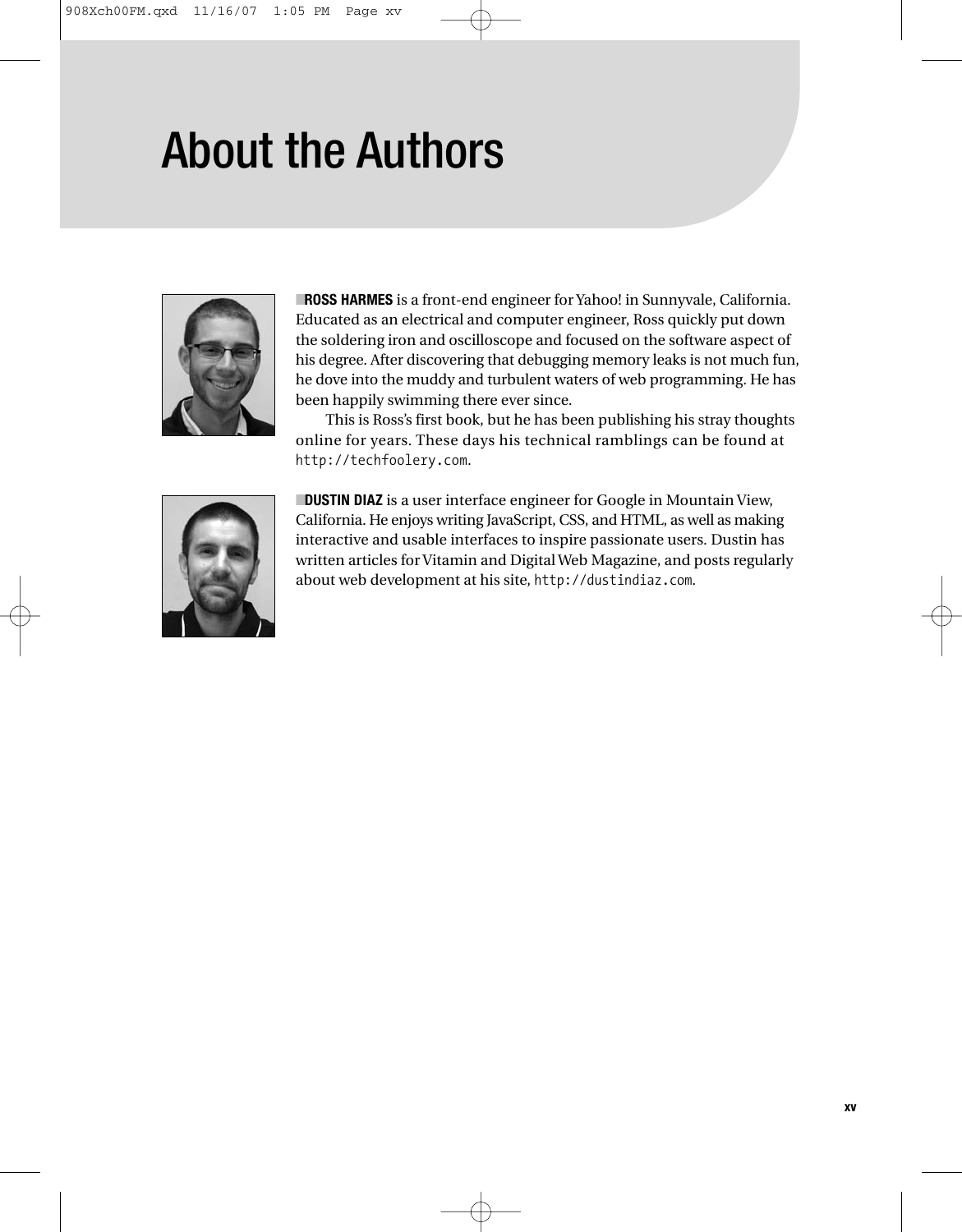# About the Technical Reviewer

**SIMON WILLISON** is a consultant on client- and server-side web development and a cocreator of the Django web framework. Simon's interests include OpenID, unobtrusive JavaScript, and rapid application development. Before going freelance, Simon worked on Yahoo!'s Technology Development team, and prior to that at the *Lawrence Journal-World*, an awardwinning local newspaper in Kansas. Simon maintains a popular web development weblog at <http://simonwillison.net>/.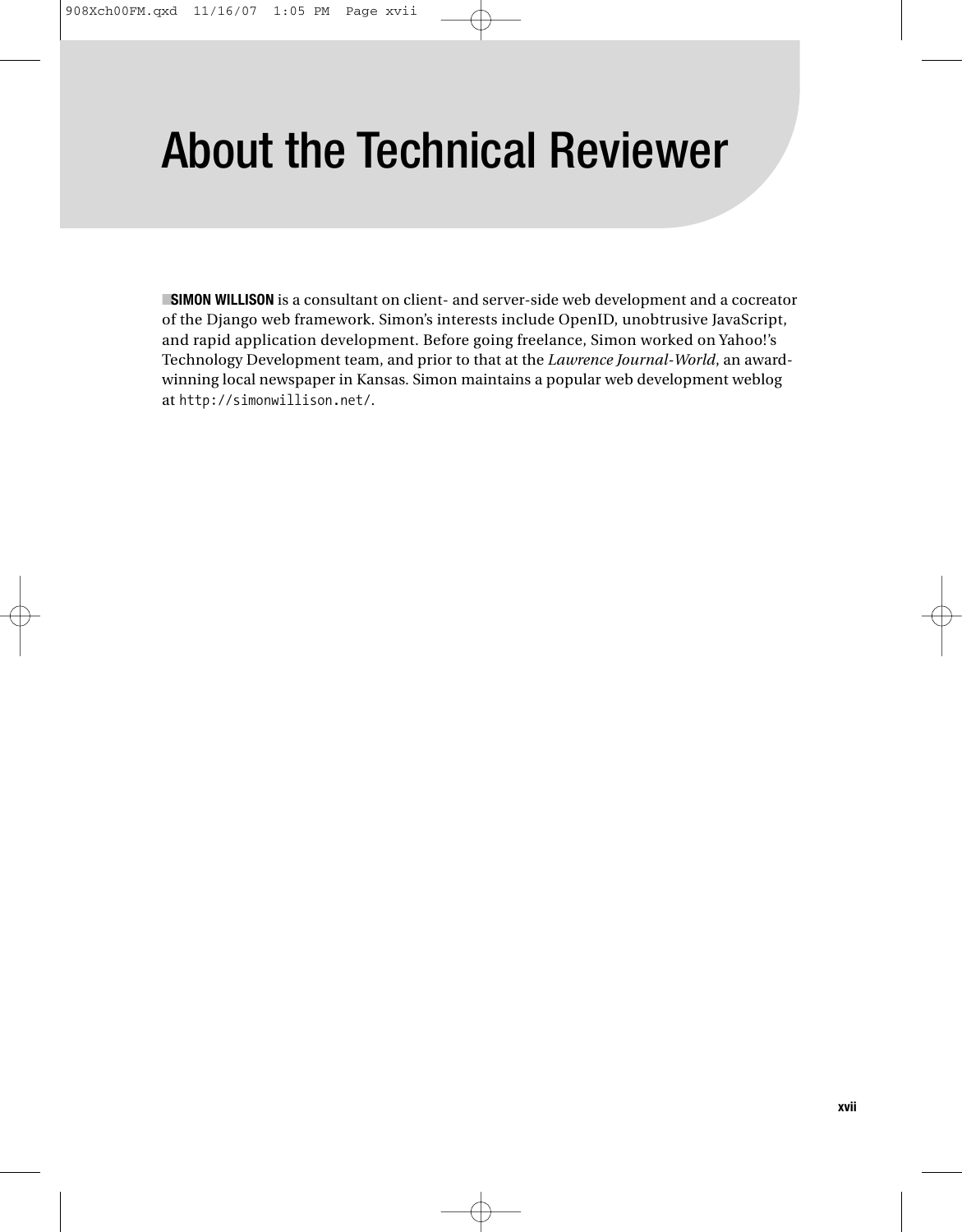#### <span id="page-11-0"></span>CHAPTER 1

#### ■ ■ ■

# Expressive JavaScript

**J**avaScript is one of the most popular and widely used languages in the world today. Because it is embedded in all modern browsers, it has an extraordinarily wide distribution. As a language, it is incredibly important in our daily lives, powering the websites that we go to and helping the Web to present a rich interface.

Why then do some still consider it to be a toy language, not worthy of the professional programmer? We think it is because people do not realize the full power of the language and how unique it is in the programming world today. JavaScript is a very expressive language, with some features that are uncommon to the C family of languages.

In this chapter we explore some of the features that make JavaScript so expressive. We look at how the language allows you to accomplish the same task in a number of different ways and how you can take alternative approaches to object-oriented programming by using concepts from functional programming. We discuss why you should use design patterns in the first place and how adapting them to JavaScript will make your code more efficient and easier to work with.

# **The Flexibility of JavaScript**

One of the most powerful features of the language is its flexibility. As a JavaScript programmer, you can make your programs as simple or as complex as you wish them to be. The language also allows several different programming styles. You can write your code in the functional style or in the slightly more complex object-oriented style. It also lets you write relatively complex programs without knowing anything at all about functional or object-oriented programming; you can be productive in this language just by writing simple functions. This may be one of the reasons that some people see JavaScript as a toy, but we see it as a good thing. It allows programmers to accomplish useful tasks with a very small, easy-to-learn subset of the language. It also means that JavaScript scales up as you become a more advanced programmer.

JavaScript allows you to emulate patterns and idioms found in other languages. It even creates a few of its own. It provides all the same object-oriented features as the more traditional server-side languages.

Let's take a quick look at a few different ways you can organize code to accomplish one task: starting and stopping an animation. It's OK if you don't understand these examples; all of the patterns and techniques we use here are explained throughout the book. For now, you can view this section as a practical example of the different ways a task can be accomplished in JavaScript.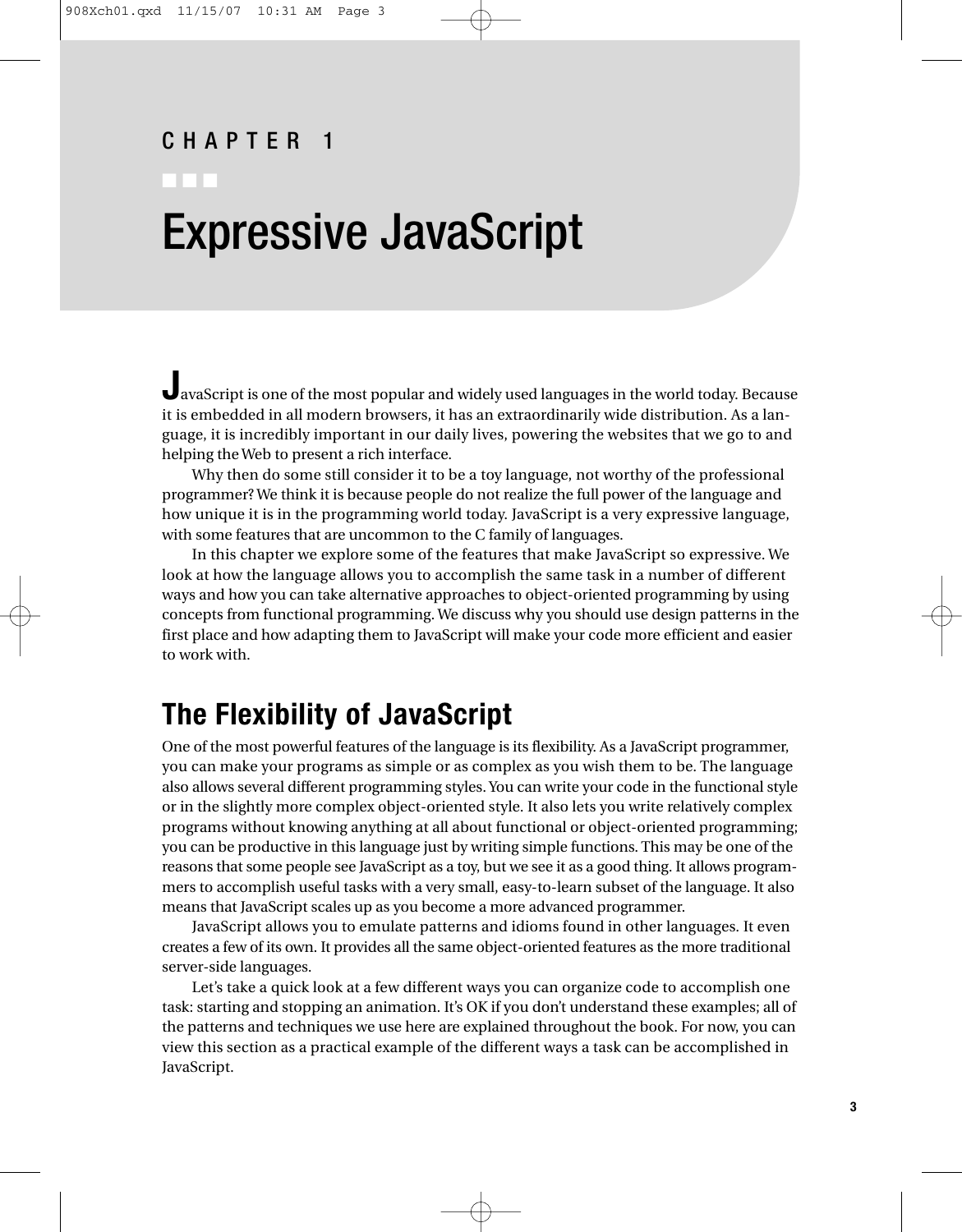If you're coming from a procedural background, you might just do the following:

```
/* Start and stop animations using functions. */
function startAnimation() {
  ...
}
function stopAnimation() {
  ...
}
```
This approach is very simple, but it doesn't allow you to create animation objects, which can store state and have methods that act only on this internal state. This next piece of code defines a class that lets you create such objects:

```
/* Anim class. */
var Anim = function() {
  ...
};
Anim.prototype.start = function() {
 ...
};
Anim.prototype.stop = function() {
 ...
};
/* Usage. */
var myAnim = new Anim();
myAnim.start();
...
myAnim.stop();
```
This defines a new class called Anim and assigns two methods to the class's prototype property. We cover this technique in detail in Chapter 3. If you prefer to create classes encapsulated in one declaration, you might instead write the following:

/\* Anim class, with a slightly different syntax for declaring methods. \*/

```
var Anim = function() {
  ...
};
Anim.prototype = {
 start: function() {
    ...
  },
```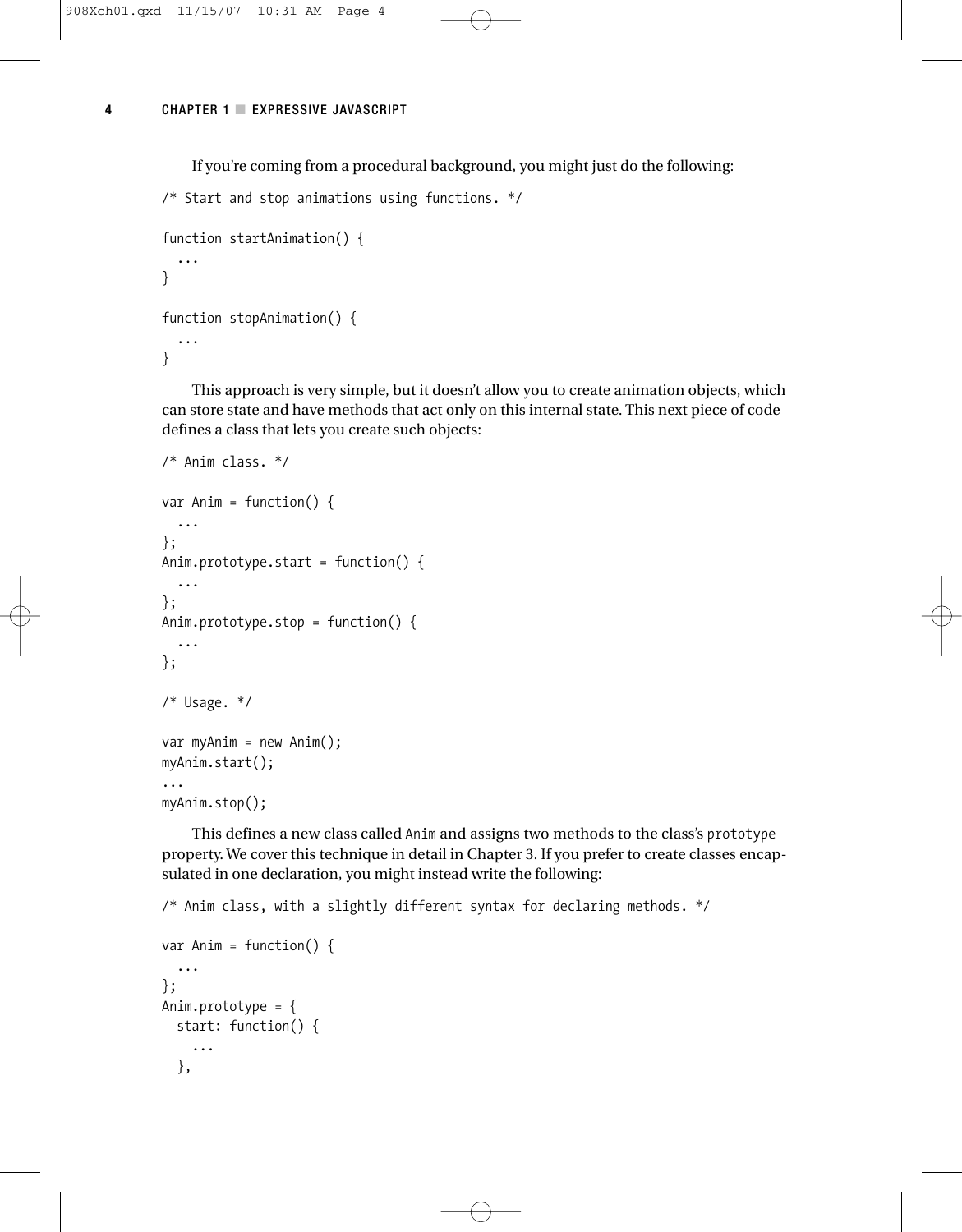```
stop: function() {
    ...
  }
};
```
This may look a little more familiar to classical object-oriented programmers who are used to seeing a class declaration with the method declarations nested within it. If you've used this style before, you might want to give this next example a try. Again, don't worry if there are parts of the code you don't understand:

```
/* Add a method to the Function object that can be used to declare methods. */
Function.prototype.method = function(name, fn) {
 this.prototype[name] = fn;
};
/* Anim class, with methods created using a convenience method. */
var Anim = function() {
  ...
};
Anim.method('start', function() {
  ...
});
Anim.method('stop', function() {
  ...
});
```
Function.prototype.method allows you to add new methods to classes. It takes two arguments. The first is a string to use as the name of the new method, and the second is a function that will be added under that name.

You can take this a step further by modifying Function.prototype.method to allow it to be chained. To do this, you simply return this after creating each method. We devote Chapter 6 to chaining:

```
/* This version allows the calls to be chained. */
Function.prototype.method = function(name, fn) {
   this.prototype[name] = fn;
   return this;
};
/* Anim class, with methods created using a convenience method and chaining. */
var Anim = function() { 
  ...
};
```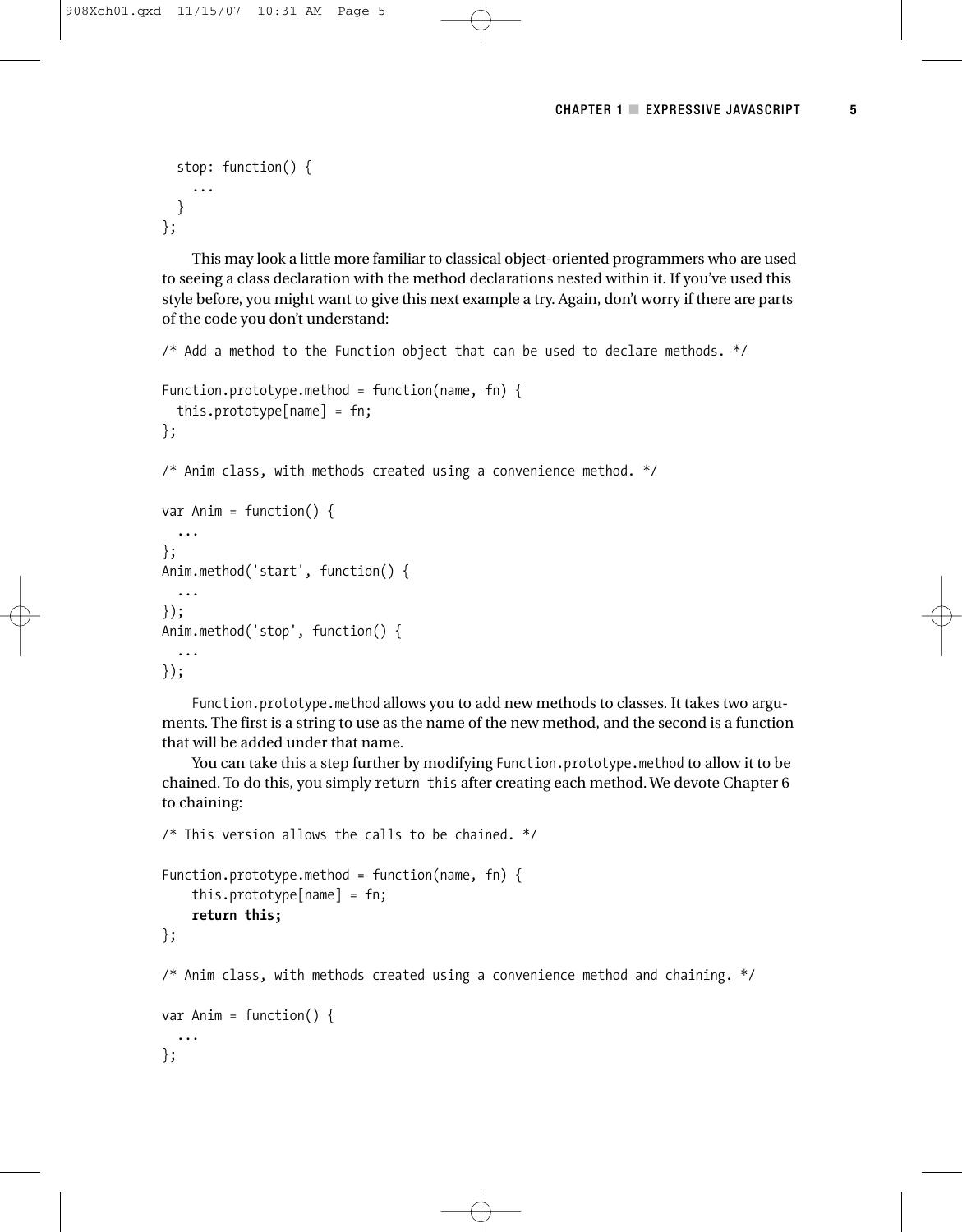```
Anim.
 method('start', function() {
    ...
  }).
 method('stop', function() {
    ...
 });
```
You have just seen five different ways to accomplish the same task, each using a slightly different style. Depending on your background, you may find one more appealing than another. This is fine; JavaScript allows you to work in the style that is most appropriate for the project at hand. Each style has different characteristics with respect to code size, efficiency, and performance. We cover all of these styles in Part 1 of this book.

# **A Loosely Typed Language**

In JavaScript, you do not declare a type when defining a variable. However, this does not mean that variables are not typed. Depending on what data it contains, a variable can have one of several types. There are three primitive types: booleans, numbers, and strings (JavaScript differs from most other mainstream languages in that it treats integers and floats as the same type). There are functions, which contain executable code. There are objects, which are composite datatypes (an array is a specialized object, which contains an ordered collection of values). Lastly, there are the null and undefined datatypes. Primitive datatypes are passed by value, while all other datatypes are passed by reference. This can cause some unexpected side effects if you aren't aware of it.

As in other loosely typed languages, a variable can change its type, depending on what value is assigned to it. The primitive datatypes can also be cast from one type to another. The toString method converts a number or boolean to a string. The parseFloat and parseInt functions convert strings to numbers. Double negation casts a string or a number to a boolean:

```
var bool = !!num;
```
Loosely typed variables provide a great deal of flexibility. Because JavaScript converts type as needed, for the most part, you won't have to worry about type errors.

## **Functions As First-Class Objects**

In JavaScript, functions are first-class objects. They can be stored in variables, passed into other functions as arguments, passed out of functions as return values, and constructed at run-time. These features provide a great deal of flexibility and expressiveness when dealing with functions. As you will see throughout the book, these features are the foundation around which you will build a classically object-oriented framework.

You can create *anonymous functions*, which are functions created using the function() { ... } syntax. They are not given names, but they can be assigned to variables. Here is an example of an anonymous function: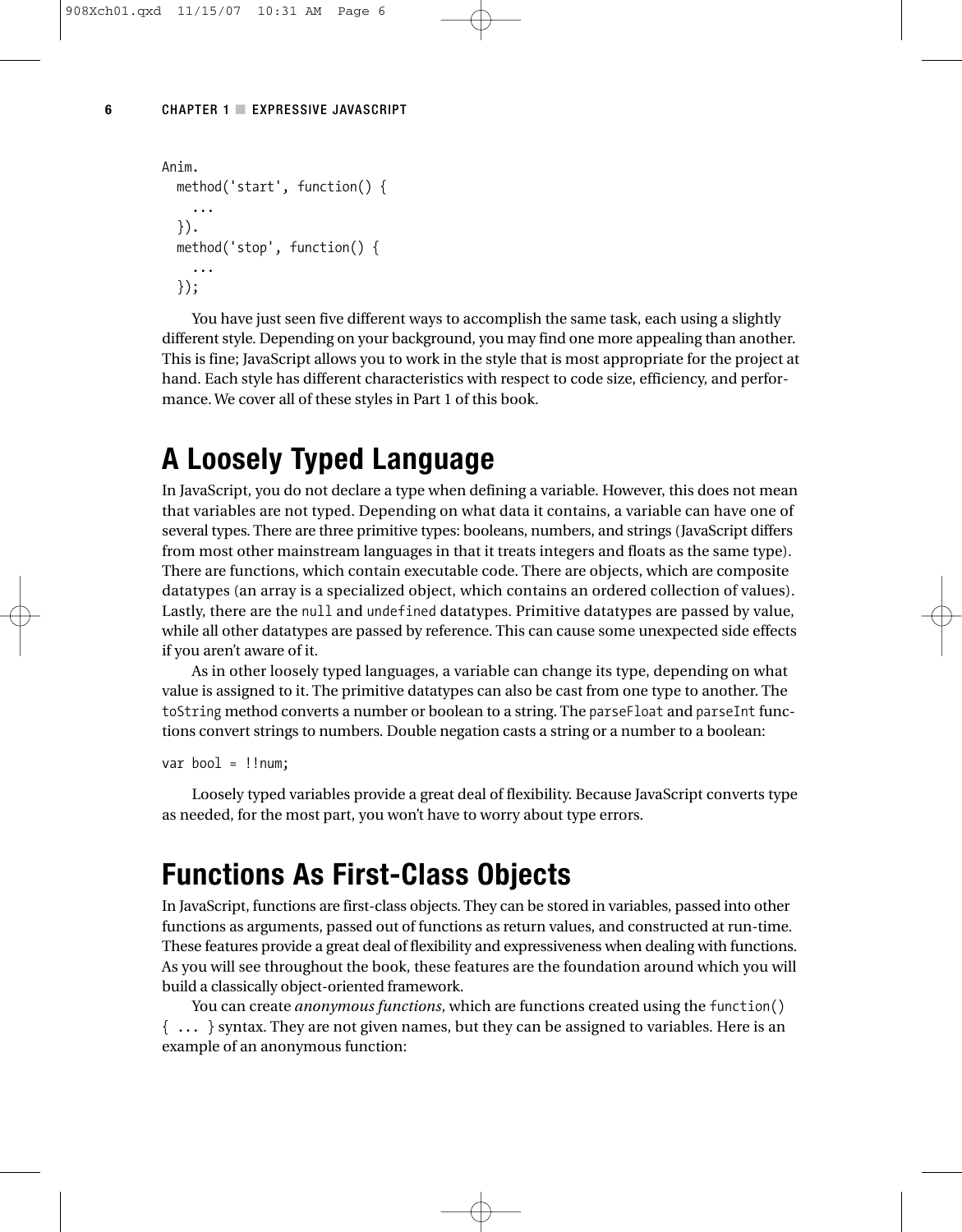```
/* An anonymous function, executed immediately. */
(function() {
 var foo = 10;
 var bar = 2;
 alert(foo * bar);
\})();
```
This function is defined and executed without ever being assigned to a variable. The pair of parentheses at the end of the declaration execute the function immediately. They are empty here, but that doesn't have to be the case:

```
/* An anonymous function with arguments. */
(function(foo, bar) {
  alert(foo * bar);
\}(10, 2);
```
This anonymous function is equivalent to the first one. Instead of using var to declare the inner variables, you can pass them in as arguments. You can also return a value from this function. This value can be assigned to a variable:

```
/* An anonymous function that returns a value. */
var baz = (function(foo, bar) {
 return foo * bar;
\}(10, 2);
// baz will equal 20.
```
The most interesting use of the anonymous function is to create a closure. A *closure* is a protected variable space, created by using nested functions. JavaScript has function-level scope. This means that a variable defined within a function is not accessible outside of it. JavaScript is also lexically scoped, which means that functions run in the scope they are defined in, not the scope they are executed in. These two facts can be combined to allow you to protect variables by wrapping them in an anonymous function. You can use this to create private variables for classes:

```
/* An anonymous function used as a closure. */
var baz;
(function() {
  var foo = 10;
  var bar = 2;
  \text{baz} = \text{function}() \{return foo * bar; 
  };
\})();
```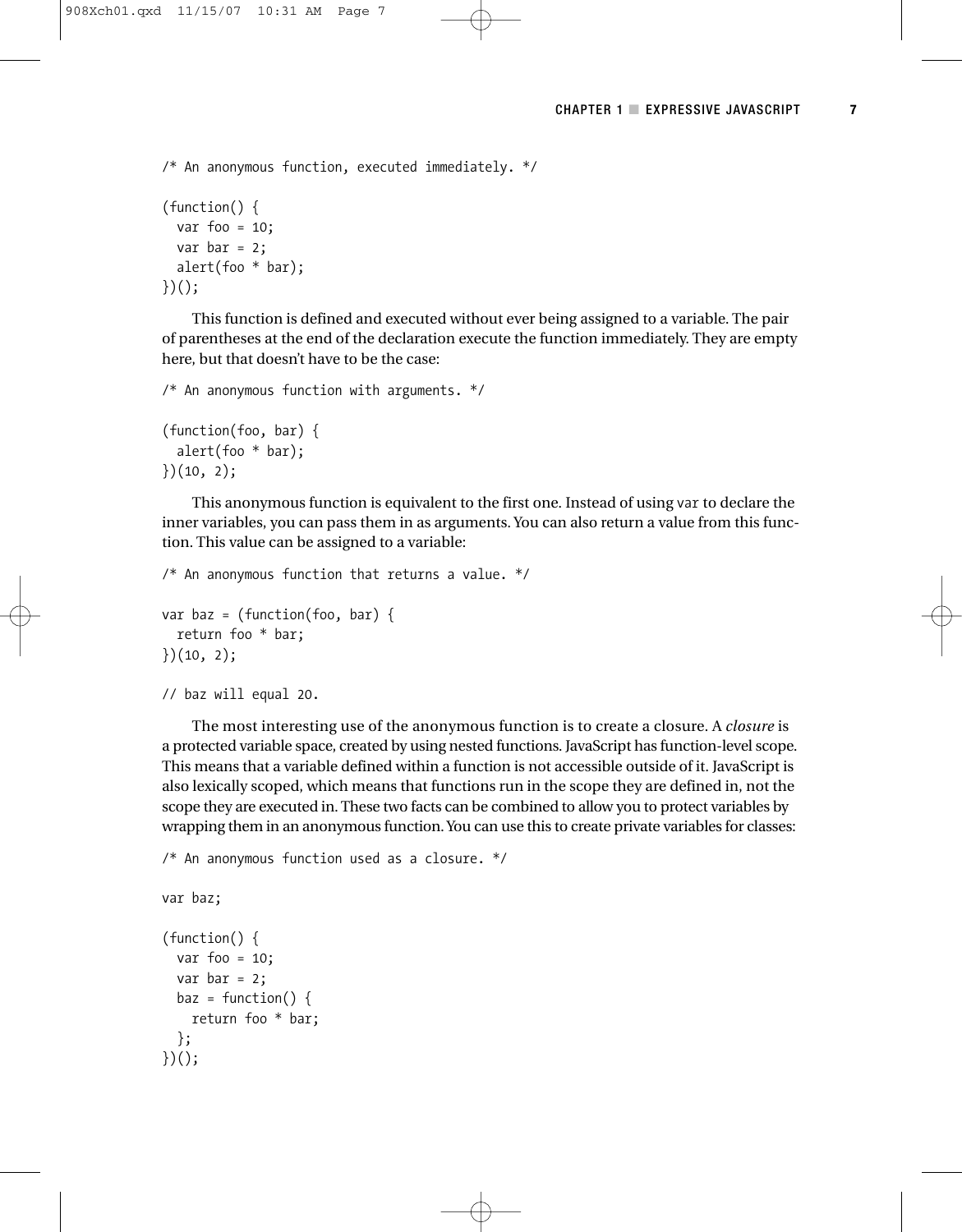<span id="page-16-0"></span>baz(); // baz can access foo and bar, even though it is executed outside of the // anonymous function.

The variables foo and bar are defined only within the anonymous function. Because the function baz was defined within that closure, it will have access to those two variables, even after the closure has finished executing. This is a complex topic, and one that we touch upon throughout the book. We explain this technique in much greater detail in Chapter 3, when we discuss encapsulation.

### **The Mutability of Objects**

In JavaScript, everything is an object (except for the three primitive datatypes, and even they are automatically wrapped with objects when needed). Furthermore, all objects are *mutable*. These two facts mean you can use some techniques that wouldn't be allowed in most other languages, such as giving attributes to functions:

```
function displayError(message) {
 displayError.numTimesExecuted++;
 alert(message);
};
displayError.numTimesExecuted = 0;
```
It also means you can modify classes after they have been defined and objects after they have been instantiated:

```
/* Class Person. */
function Person(name, age) {
 this.name = name;
 this.age = age;
}
Person.prototype = {
 getName: function() {
   return this.name;
 },
 getAge: function() {
   return this.age;
  }
}
/* Instantiate the class. */
var alice = new Person('Alice', 93);
var bill = new Person('Bill', 30);
/* Modify the class. */
```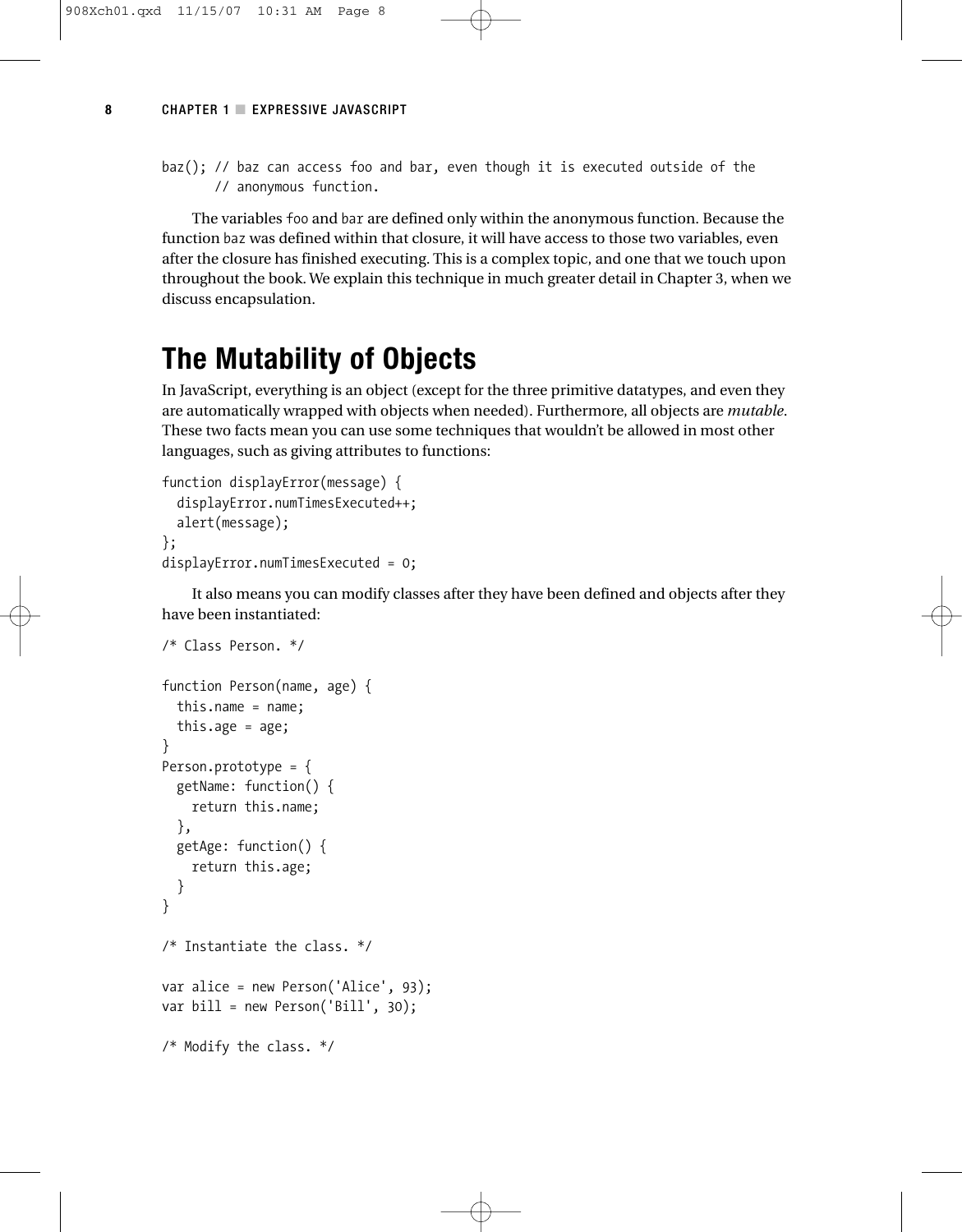```
Person.prototype.getGreeting = function() {
  return 'Hi ' + this.getName() + '!';
};
/* Modify a specific instance. */
alice.displayGreeting = function() {
  alert(this.getGreeting());
}
```
In this example, the getGreeting method is added to the class after the two instances are created, but these two instances still get the method, due to the way the prototype object works. alice also gets the displayGreeting method, but no other instance does.

Related to object mutability is the concept of *introspection*. You can examine any object at run-time to see what attributes and methods it contains. You can also use this information to instantiate classes and execute methods dynamically, without knowing their names at development time (this is known as *reflection*). These are important techniques for dynamic scripting and are features that static languages (such as C++) lack.

Most of the techniques that we use in this book to emulate traditional object-oriented features rely on object mutability and reflection. It may be strange to see this if you are used to languages like C++ or Java, where an object can't be extended once it is instantiated and classes can't be modified after they are declared. In JavaScript, everything can be modified at run-time. This is an enormously powerful tool and allows you to do things that are not possible in those other languages. It does have a downside, though. It isn't possible to define a class with a particular set of methods and be sure that those methods are still intact later on. This is part of the reason why type checking is done so rarely in JavaScript. We cover this in Chapter 2 when we talk about duck typing and interface checking.

## **Inheritance**

Inheritance is not as straightforward in JavaScript as in other object-oriented languages. JavaScript uses object-based (prototypal) inheritance; this can be used to emulate class-based (classical) inheritance. You can use either style in your code, and we cover both styles in this book. Often one of the two will better suit the particular task at hand. Each style also has different performance characteristics, which can be an important factor in deciding which to use. This is a complex topic, and we devote Chapter 4 to it.

# **Design Patterns in JavaScript**

In 1995, Erich Gamma, Richard Helm, Ralph Johnson, and John Vlissides published a book titled *Design Patterns*. This book catalogs the different ways objects can interact with each other and it created a common vocabulary around the different types of objects. The blueprints for creating these different types of objects are called *design patterns*. The book describes these patterns in a somewhat language-agnostic way, so that they can be used anywhere. The book you are holding in your hands takes those patterns and applies them specifically to JavaScript.